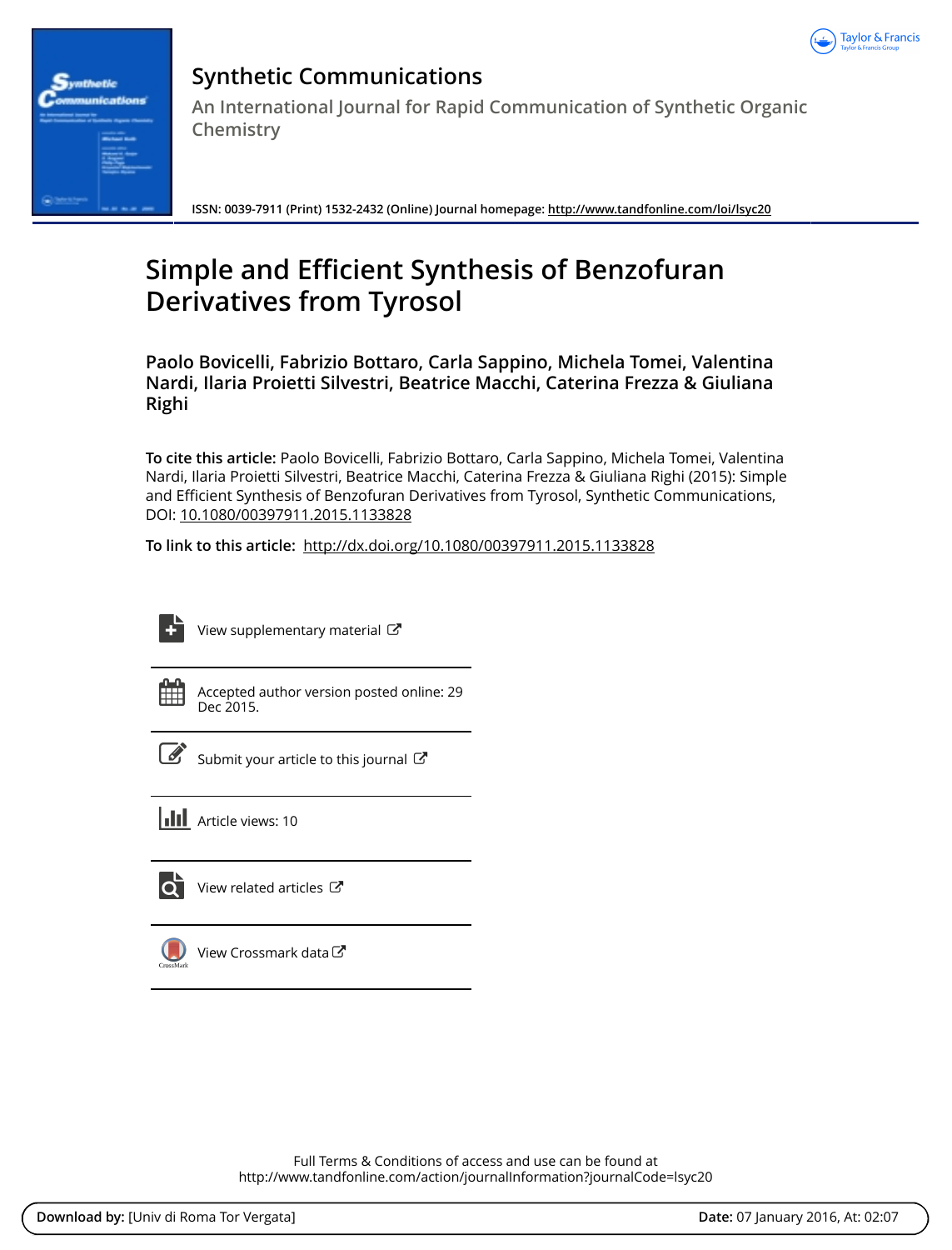# **SIMPLE AND EFFICIENT SYNTHESIS OF BENZOFURAN DERIVATIVES FROM TYROSOL**

Paolo Bovicelli<sup>1,</sup>, Fabrizio Bottaro<sup>1</sup>, Carla Sappino<sup>1</sup>, Michela Tomei<sup>1</sup>, Valentina Nardi<sup>1</sup>, Ilaria Proietti Silvestri<sup>1</sup>, Beatrice Macchi<sup>2</sup>, Caterina Frezza<sup>2</sup>, Giuliana Righi<sup>1</sup>

<sup>1</sup>C.N.R. Institute of Biology and Molecular Patologies (IBPM), Department of Chemistry, Sapienza University of Rome, Rome, Italy

<sup>2</sup>Department of System Medicine, "Tor Vergata" University, Rome, Italy

Address correspondence to Paolo Bovicelli . E-mail: paolo.bovicelli@cnr.it

# **Abstract**

A convenient strategy for the preparation of compounds bearing the benzofuran skeleton starting from tyrosol, a phenol largely present in olive oil production waste, with no biological importance, is reported. A bromination/methoxylation sequence, already described for the synthetic transformation of natural occurring compounds, was exploited. Depending on the solvent used for the methoxylation reaction together with the presence of a 4-phenol moiety respect to the side chain, benzodihydrofurans or a benzofurans derivative can be obtained.



**KEYWORDS:** Benzofurans; polyphenols; antioxidants; heterocyclization

#### **INTRODUCTION**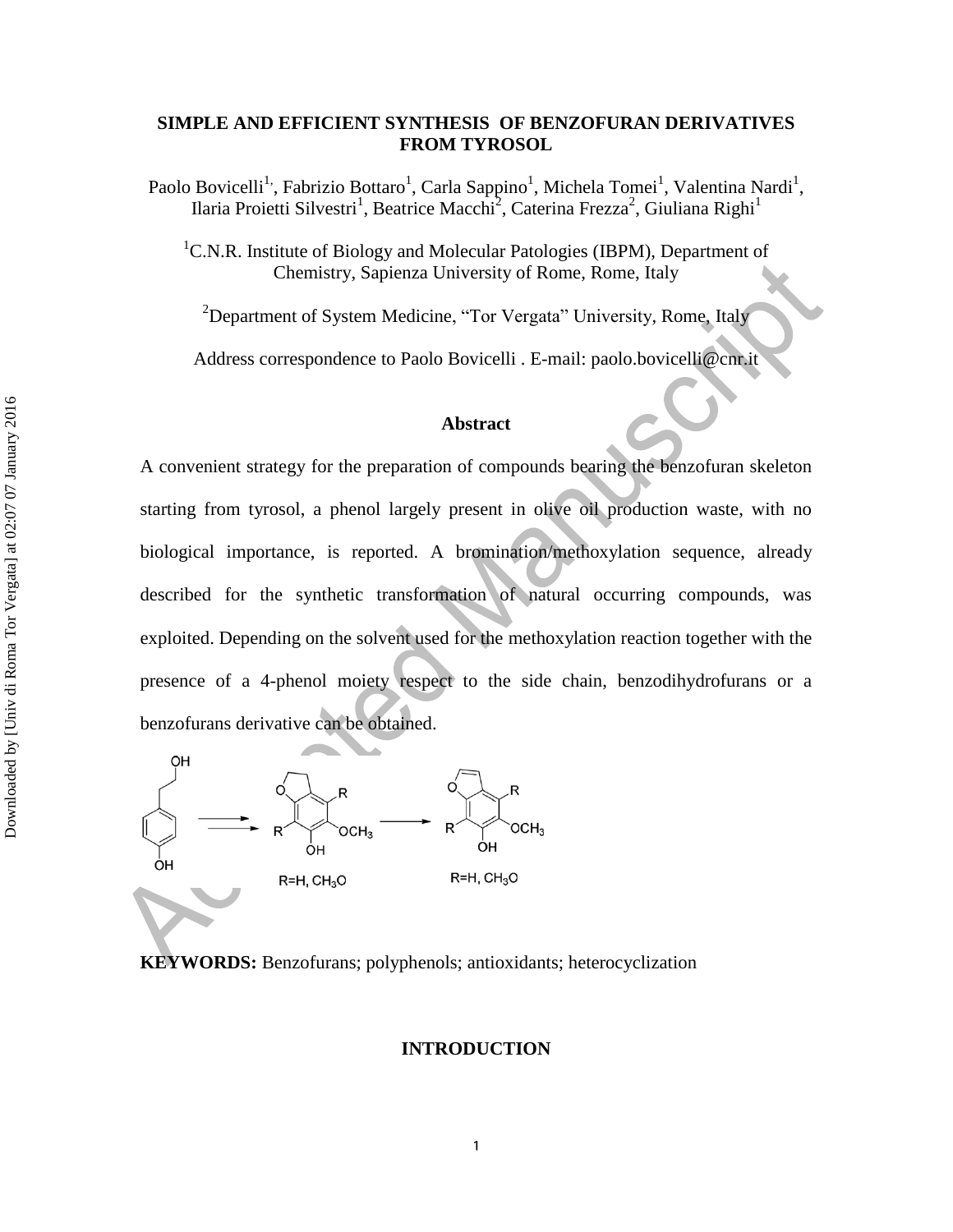In the last years we have largely investigated a method to oxyfunctionalize the aromatic ring of natural occurring compounds in order to enhance their biological activities.[1] The method involves a methoxylation of an aromatic bromide, a reaction optimized by us and already reported.<sup>[2]</sup> The bromination of activated aromatic rings can be performed by a number of methods,<sup>[3]</sup> but we found the system NaBr/Oxone to be the most efficient and clean. In this way the bromination can be modulated to easily obtain the desired products. The most interesting example is the bromination of tyrosol (4-hydroxyphenethyl alcohol) which can be selectively transformed to the monobromo or dibromo derivatives, allowing to access to aromatic compounds with different degree of oxygenation.

The main example of the potentiality of this synthetic pathway for the preparation of compounds bearing the benzofuran skeleton is the easily and convenient transformation of tyrosol into hydroxytyrosol.<sup>[4]</sup>

Other methods are reported in literature for etherification of aryl bromides, by catalysis of palladium using complex and costly ligands,[5] or copper under conditions which extend our method,<sup>[6]</sup> but our goal is to exploit this strategy to produce compounds with high value starting from waste of industry. Tyrosol is a polluting chemical, largely present in the waste of the olear industry, with no biological importance, meanwhile hydroxytyrosol is one of the strongest antioxidants in nature, with many potential uses in medicine, as integrator, in protective and anti-age creams, and more.<sup>[7]</sup> By this methodology we were able to conveniently produce rare natural compounds.<sup>[8]</sup> The advantage is to make those compounds available for biological investigations at low cost.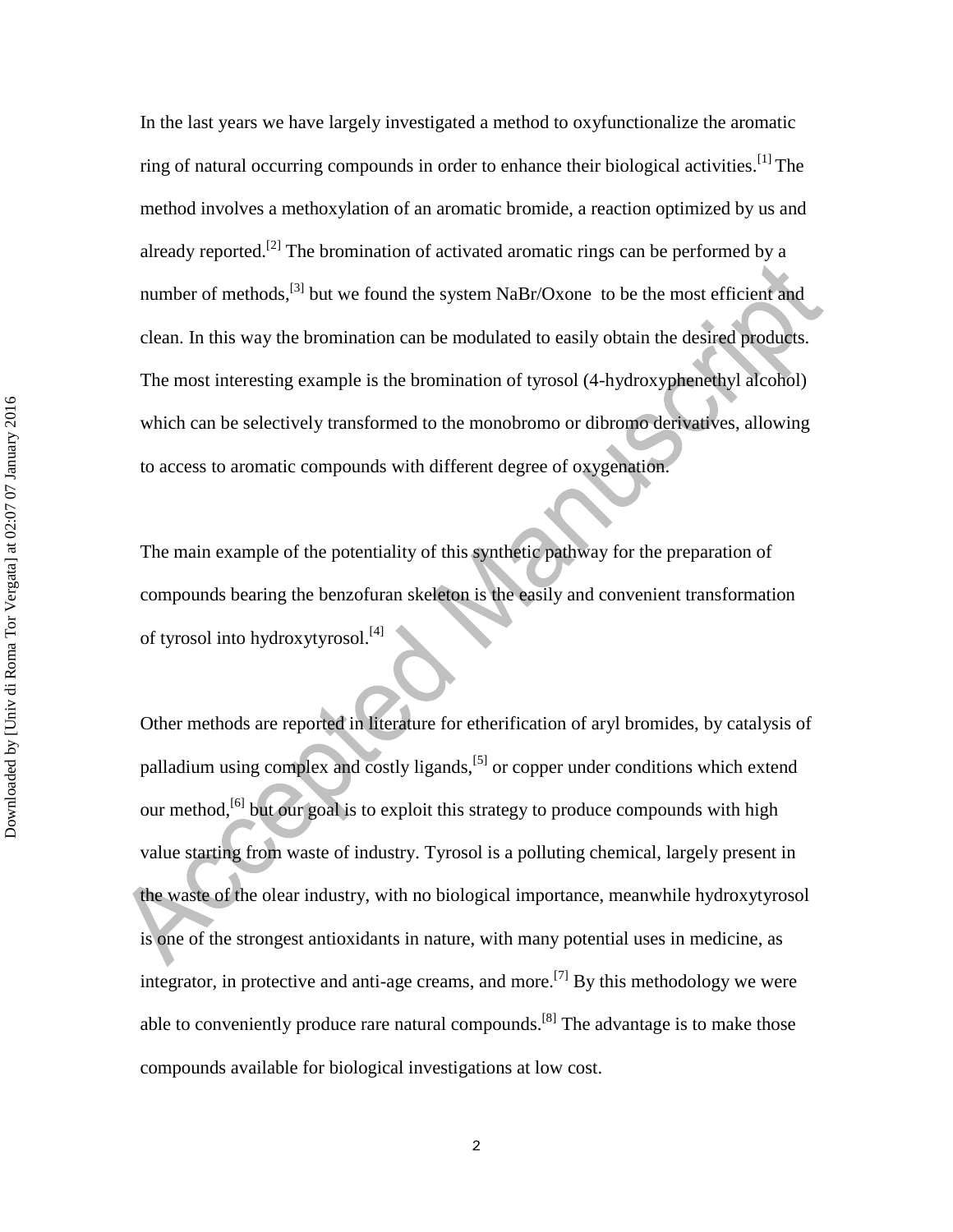#### **RESULTS AND SISCUSSION**

In this work we describe a facile and straightforward synthesis of benzofuran derivatives starting from tyrosol using the bromination/methoxylation approach. The synthetic pathway for obtaining benzofuran and benzodihydrofuran derivatives is summarized in Scheme 1. Such as for the transformation of tyrosol into hydroxytyrosol, the aim of this work is to valorize an industrial waste.

The first step of the synthesis is a monobromination of tyrosol, which was performed as previously reported<sup>[4]</sup> paying attention to the reaction conditions to avoid the further halogenation. In an improved procedure with respect to that previously reported by us,<sup>[4]</sup> the methoxylation was performed in DMF at 100°C stirring overnight, but we observed that the reaction occurs also in eco-sustainable dimethylcarbonate (DMC) at lower temperature, namely  $90^{\circ}$ C.<sup>[1]</sup>

Our purpose is always to use conditions with lower environmental impact, but in the first methoxylation step the use of DMC as solvent was not possible due to the competing carboxymethylation of the side chain and this was not compatible with further steps.

The second bromination was performed on the homovanillic alcohol protected as diacetate (**4**) to avoid its decomposition in the oxidative media.

Finally, the ring closure was obtained under the same conditions as the methoxylation. The probable mechanism of the reaction involves an oxidative addition of the copper to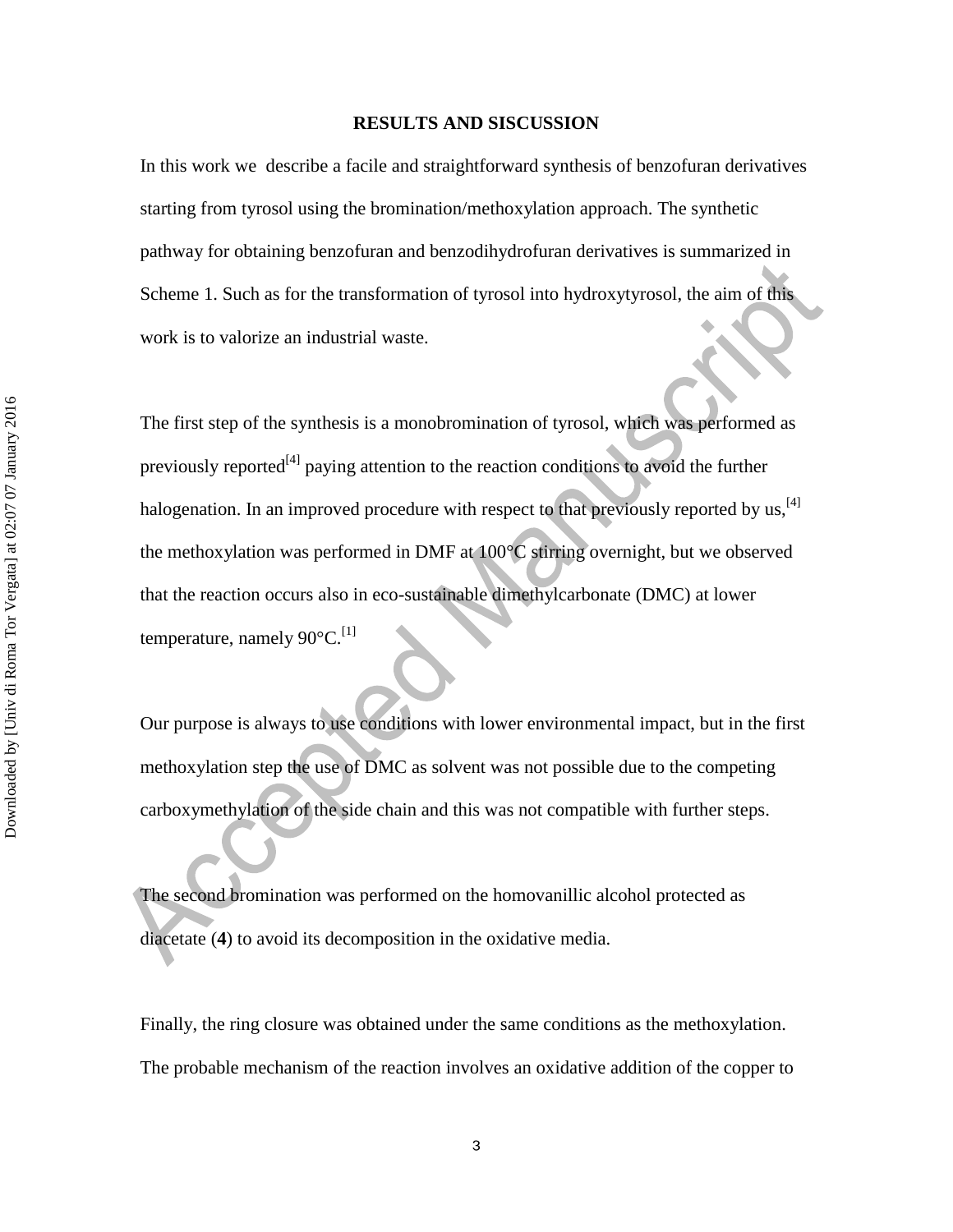the aromatic ring. The primary alcohol of the side chain can act as competitive ligand for the metal leading to an intramolecular insertion after the reductive elimination. In this case the process is so favorable that it occurs at lower temperature.

The reaction was carried out in DMC and good yield of the benzodihydrofuran derivative was obtained. In more drastic conditions (DMF, 120°C, 8 hrs) the reaction shifted towards the benzofuran derivative **9**. This occurs only when a para free phenol moiety with respect to the side chain is present. Although the mechanism at the basis of the process is still under investigation a way to produce **6** or **9** selectively is now available.

Compounds **7** and **8** were obtained by methylation and demethylation of **6** respectively. **10** was produced from **9** by methylation meanwhile the demethylation reaction led to a complex mixture of products, due to the liability of catechol compound.

By this pathway, a number of variously substituted benzodihydrofurans and benzofurans can be synthesised staring from tyrosol. An example is reported in Scheme 2 for compounds **15** and **16** with a fully oxygenated aromatic ring. In the methoxylation of **14** the two bromines were substituted by the ethanolic chain and the methoxy group respectively. The ring closure was complete before the methoxylation step since the monobrominated dihydrobenzofuran can be isolated.

### **BIOLOGICAL ASSAYS**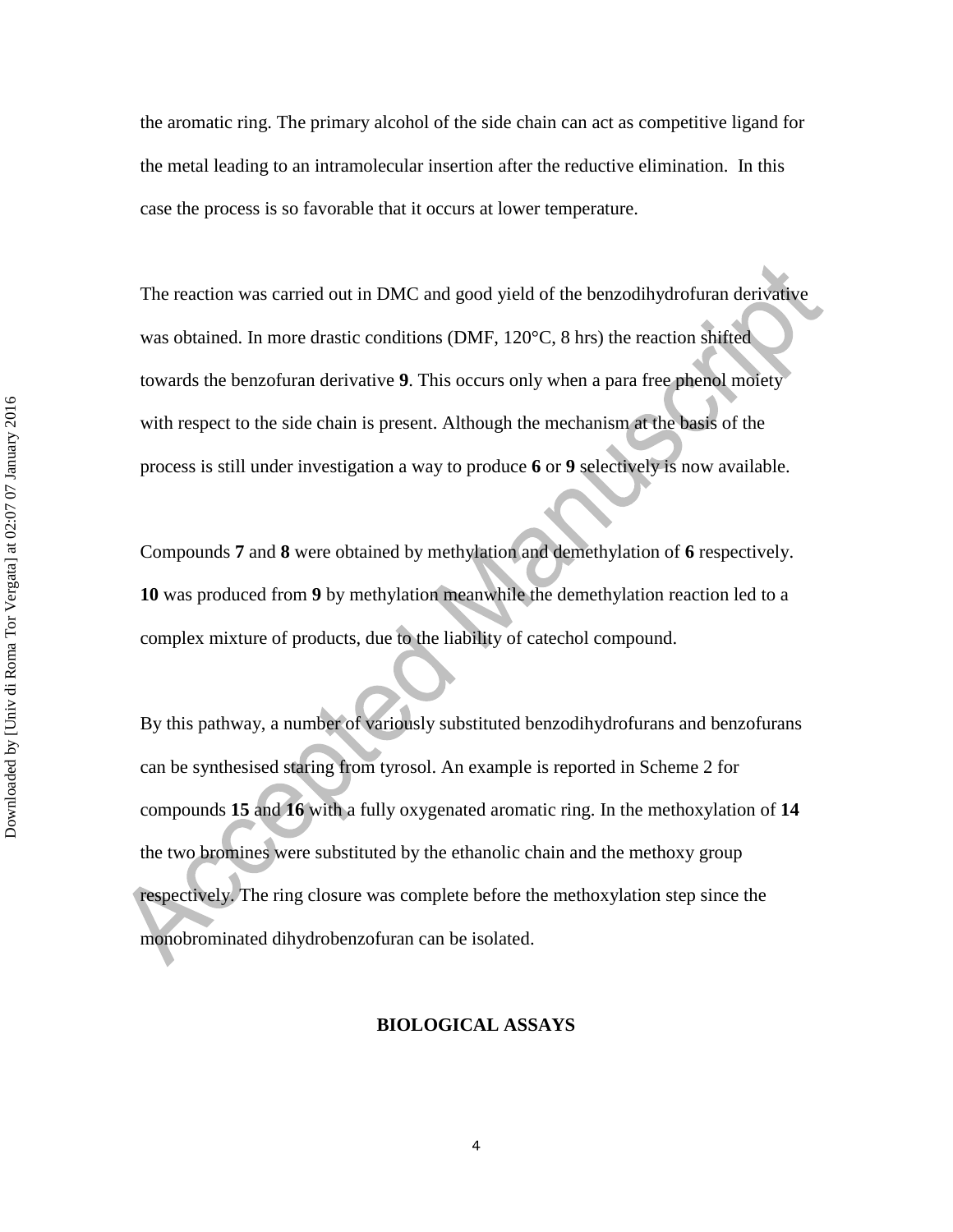The biological activity of **6**, **7**, **8**, **9**, **10**, **15Ac**, **16Ac**, **18** was assessed by measuring their ability to induce cytotoxicity by inhibiting cell metabolism and cell death by apoptosis in a monocytoid cell line U937. Toxicity of the drugs was evaluated by inhibition of cell metabolic activity, measured by reduction of MTS (3-(4,5-dimethylthiazol-2-yl)-5- (3 carboxymethoxyphenyl)-2- (4-sulfophenyl)-2H tetrazolium) to formazan, using a commercial colorimetric as previously described.<sup>[9]</sup> The results were expressed as the drug concentration required to inhibit 50 % of the metabolic activity (CC50).Apoptosis was expressed as percentage of hypodiploid nuclei following staining with Propidium iodide (PI), and evaluation through cytofluorimetric analysis.<sup>[1][0]</sup> The results in Table 1, show that the compounds used at the concentration of  $250 \mu M$ , variably induced in vitro cell death by apoptosis in U937 cells. In particular the compound **8**, was the most efficacious in inducing 71% of hypodiploid nuclei, while **9** and **15Ac** induced 10% and 19% hypodiploid nuclei respectively. However **8**, **9** and **15Ac**, were between 25 and 200 times less active than the chemotherapeutic drug etoposide, SN38 used as reference control. On the other side all the tested compounds did not highly inhibit the metabolic activity in U937 cells, showing IC50 between 1000 and 500 µM, except **8** that exhibited IC50 of 253 µM. Taken together these data indicated that these compounds were less toxic in vitro in comparison with SN38 (IC50 14 µM), nevertheless their pro apoptotic activity was lower than the reference compound. Therefore this class of molecules could be lead compounds to be undergoing further modification aimed to increase their specific activity.

#### **CONCLUSIONS**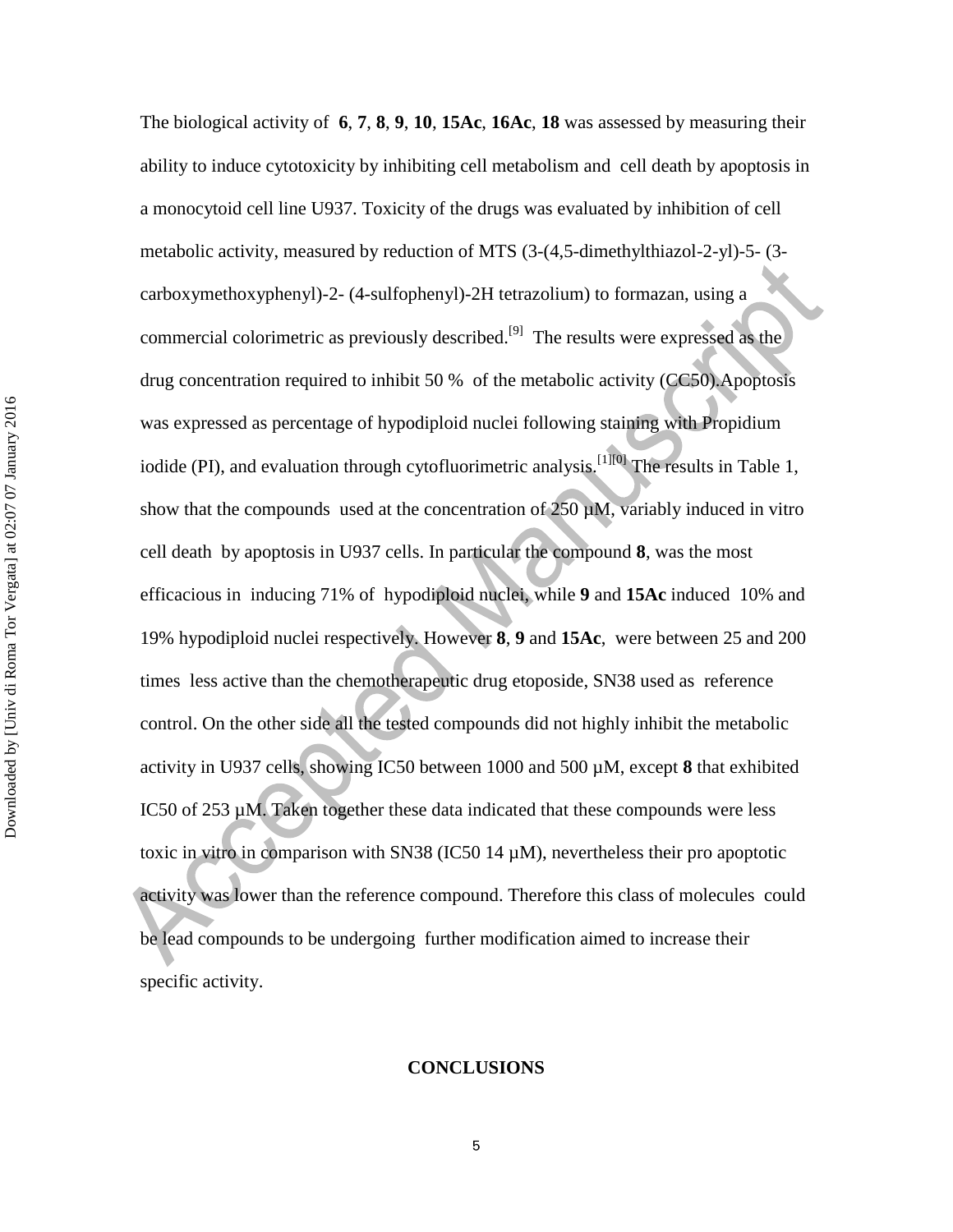In this work a synthetic pathway to obtain bicyclic oxygenated compounds from tyrosol is reported. In DMC and controlling reaction times benzodihydrofurans can be selectively obtained. Their dehydrogenated derivatives can be produced using DMF as the solvent and prolonging the reaction time.

All polyoxygenated compounds easily prepared by the reported methodology were investigated for their potential biological properties.

# **EXPERIMENTAL**

## **General Procedures.**

**Bromination reaction**. In a 50 mL round bottom flask equipped with magnetic stirring 1 mmol of substrate and 1 mmol of NaBr (102 mg) were dissolved in 7.5 mL of acetone. A solution of 900 mg of oxone in 7.5 mL of water was slowly added under stirring until completion of reaction (monitoring by TLC). 3 mL of saturated solution of sodium thiosulfate in water were then added. Acetone was evaporated under vacuum and the aqueous layer was extracted with ethyl acetate (3 x 20 mL). The organic layer was washed with brine  $(3 \times 15 \text{ mL})$  and dried with anhydrous sodium sulfate and the solvent evaporated under vacuum. Normally the product was utilized for the further reactions without any other purification.

The same procedure was used to obtain the dibrominated analog, increasing the equivalents of NaBr and oxone.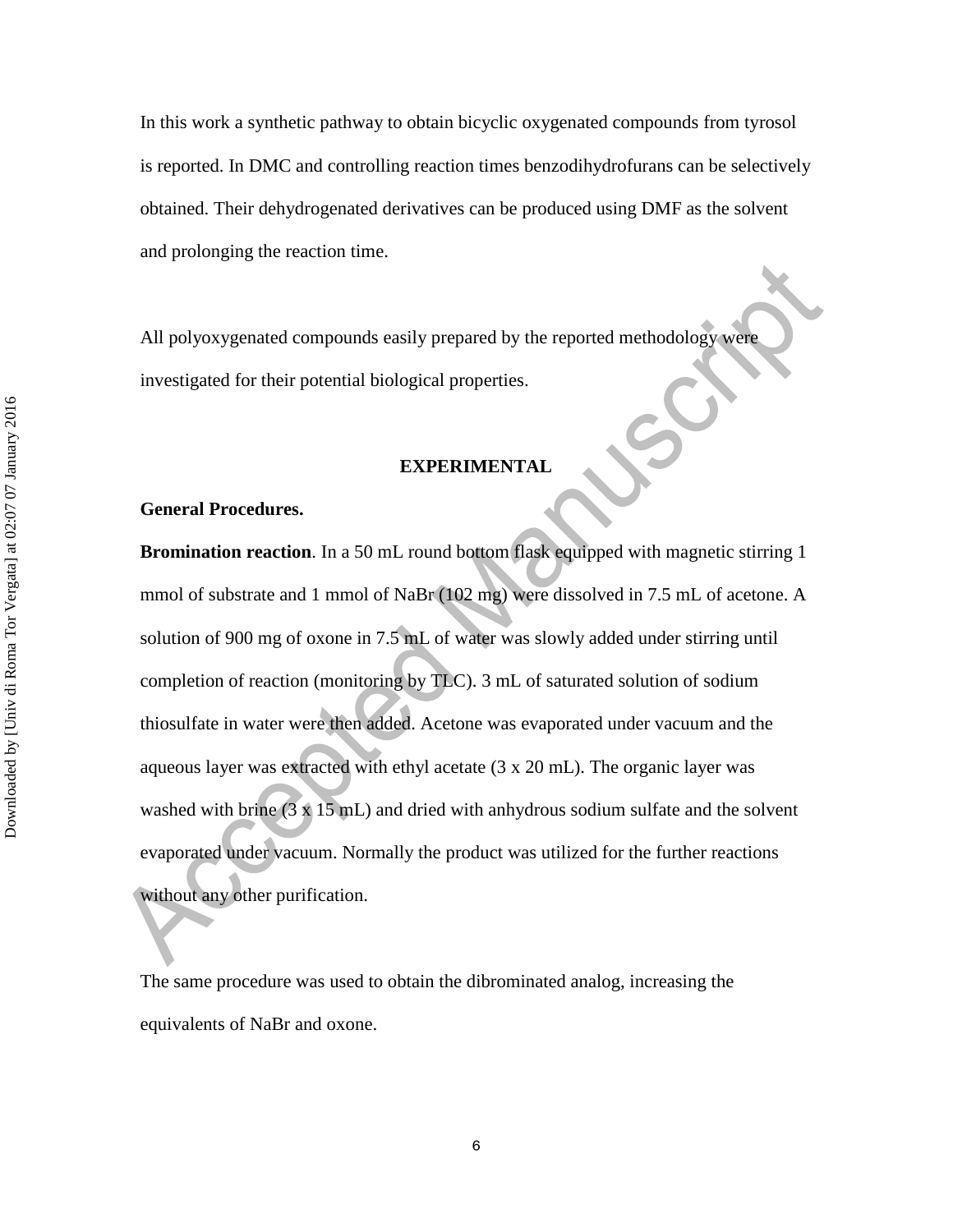**Methoxylation reaction**. In a 25 mL round bottom flask an excess of complex solution was prepared dissolving in DMF (or DMC) 168 mg of CuBr and 10 mL of 25% w solution of  $CH<sub>3</sub>ONa$  in methanol. After few minutes under stirring the mixture became blue. This solution was added in small portions to a solution of substrate (1 mmol) in DMF or DMC (2 mL) heated at the appropriate temperature (90°C for DMC and 100°C for DMF). The reaction was monitored by TLC, at the end the mixture was cooled in an ice bath and acidified with a 2M HCl solution. Methanol was evaporated under reduced pressure and the residue extracted with Et2OAc (3 x 20 mL), washed with brine (3 x 15 mL), dried with anhydrous  $Na<sub>2</sub>SO<sub>4</sub>$  and the solvent evaporated under vacuum. The crude was purified by flash chromatography (hexane/ $Et<sub>2</sub>OAc<sub>4</sub>:1$ ).

**Methylation reaction**. 1 mmol of substrate was dissolved in 7 mL of acetone, 3 mmol of K2CO<sup>3</sup> and 2 mmol of dimethyl sulfate were added for every phenol moiety. The mixture was stirred overnight at r.t. The reaction was quenched with a 10% solution of NH<sub>4</sub>OH in water (5 mL) then acetone was removed under vacuum. The residue was dissolved with  $Et<sub>2</sub>OAc$  and washed with a 2M solution of HCl in water until acidity. The product was obtained in substantially quantitative yield.

**Demethylation reaction.** BBr<sub>3</sub> (4.5 mL) was added to 1 mmol of substrate dissolved in dichloromethane (7 mL) at -20°C. After the reaction was complete, monitoring it by TLC, the mixture was quenched with water. The crude was extracted with diethyl ether (3 x 10 mL), the organic layers was washed with brine (3 x 5 mL) and dried with anhydrous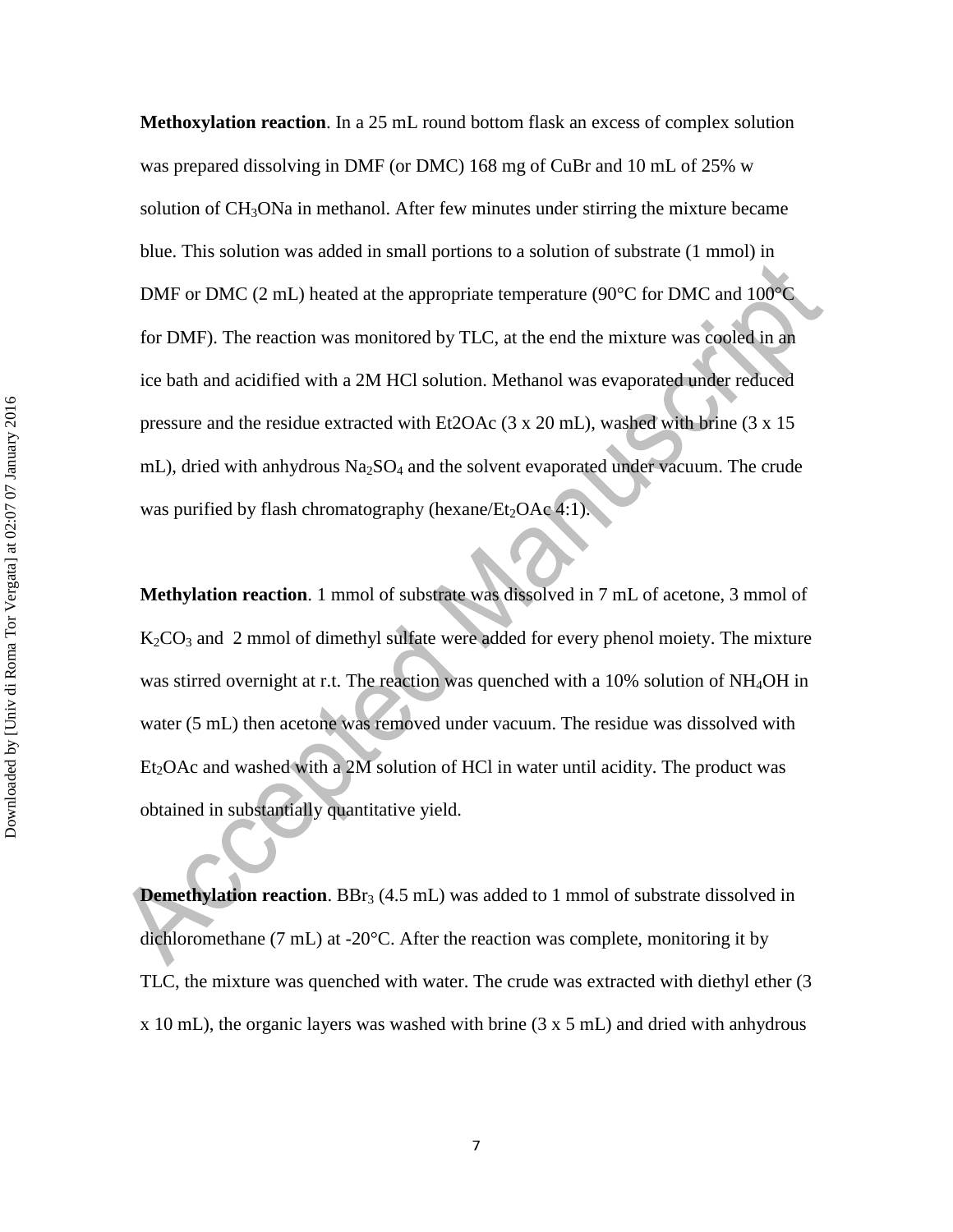Na<sub>2</sub>SO<sub>4</sub>. After evaporation of the solvent under vacuum the product was obtained pure enough to be used for further reactions.

In example compounds **8** and **10** were synthetized through a sequence of reaction as above.

**2,3-Dihydro-benzofuran-5,6-diol** (**8**). Light brown solid, 74%. M.p. 107.2-109°C. IR  $(CHCl<sub>3</sub>, cm<sup>-[1]</sup>)$ : 3210, 1615, 1275, 840. <sup>[1]</sup>H -NMR D<sub>6</sub>-DMSO  $\Box$ ppm): 6.92 (1H, s, ArH), 6.72 (1H, s, ArH), 4.86 (3H, s, OCH3), 3.67 (2H, t, *J*=7.3 Hz, CH2O), 2.79 (2H, t, *J*=7.3 Hz, CH<sub>2</sub>Ar). <sup>[1][3]</sup>C -NMR D--DMSO ppm,): 144.6, 144.5, 128.6, 118.7, 117.3, 112.1, 61.4, 38.2. Analysis, calc. for  $C_8H_8O_3$ : C 63.15, H 5.30; found C 63.12, H 5.27.

**5,6-Dimethoxy-benzofuran** (**10**). White solid, 35%. M.p. 54.5-56.5°C. [1]H -NMR ppm): 7.50 (1H, d, *J*=1.9 Hz, C=CH-O), 7.04 (1H, s, ArH), 7.00 (1H, s, ArH), 6.64  $(1H, d, J=1.9 \text{ Hz}, C=CH)$ , 3.89 (3H, s, OCH<sub>3</sub>). <sup>[1][3]</sup>C -NMR  $\Box$ ppm): 149.5, 147.8, 146.4, 143.8, 119.0, 106.4, 102.2, 95.2, 56.2, 56.0. Analysis, calc. for  $C_{10}H_{10}O_3$ : C 67.41, H 5.66; found: C 67.42, H 5.64.

#### **ACKNOWLEDGMENTS**

We thank for financial support MIUR (Ministry of University and Research – Rome) (PRIN 2010-2011: Design and stereoselective synthesis of compounds active towards proteic targets involved in viral and tumoral pathologies) and Italian Ministry for Education, University and Research in the framework of the Flagship Project NanoMAX.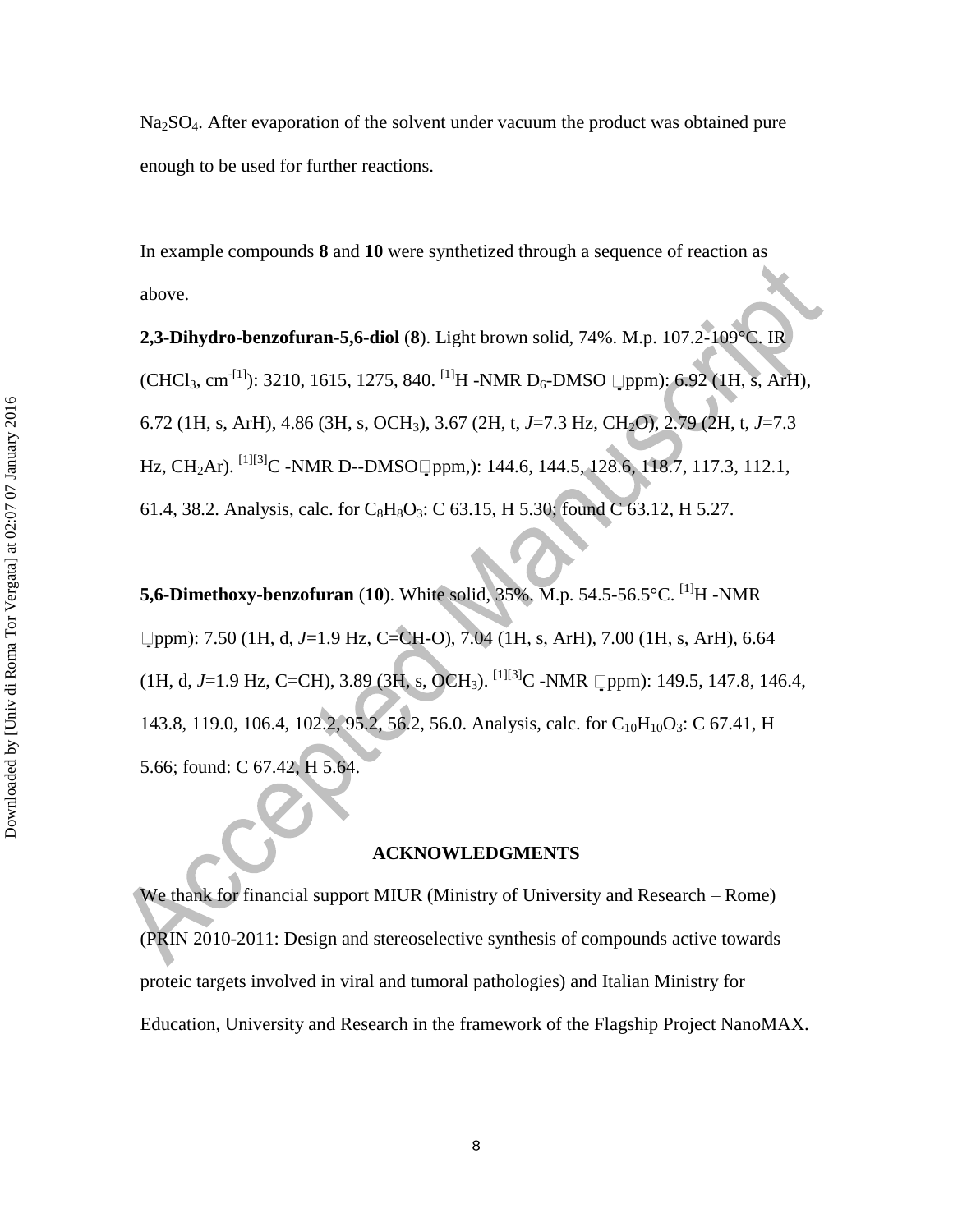#### **SUPPLEMENTAL MATERIAL**

Supplemental data for this article can be accessed on the publisher's website.

#### **REFERENCES**

1. Barontini, M.; Proietti Silvestri, I.; Nardi, V.; Crisante, F.; Pepe, G.; Pari, L.; Gallucci,

F.; Bovicelli, P.; Righi, G. *Med. Chem. Res.* **2013**, *22(2)*, 674-680.

2. Bovicelli, P.; Antonioletti, R.; Barontini, M.; Borioni, G.; Bernini, R.; Mincione, E.

*Tetrahedron Lett.* **2005**, *46(8)*, 1255-1257.

3. Sternbach, L.H. Prog. Drug Res. 1978, 44, 1340–1344. Goldberg, Y.; Alper, H. *J. Mol.* 

*Cat*. **1994**, *88*, 377. Roy, S.C.; Guin, C.; Rana, K.K.; Maiti, G. *Tetrahedron Lett*. **2001**, *42*, 6941–6942.

4. Bovicelli, P.; Antonioletti, R.; Mancini, S.; Causio, S.; Borioni, G.; Ammendola, S.; Barontini, M. *Synth. Commun*. **2007**, *37(23)*, 4245-4252.

5. Kubawe, S.; Torraca, K. E.; Buchwald, S. L. *J. Am. Chem. Soc.* **2000***, 122*, 12907- 12908; **2001**, *123*, 12202-12206.

6. Huang, J.; Chen, Y.; Chan, J.; Ronk, M. L.; Larsen, r. D.; Faul, M. M. *Synlett* **2011**, *10*, 1419-1422.

7. De Leonardis, A.; Aretini, A.; Alfano, G.; Macciola, V.; Ranalli, G. *Eur. Food Res. Technol.* **2008**, *226(4)*, 653–659. Achmon, Y. ; Fishman, A. *App. Microb. Biotec.* **2015**,

*99(3)*, 1119-1130.

8. Bovicelli, P. *J. Pharm. Pharmac*. **2007**, *59(12)*, 1703-1710.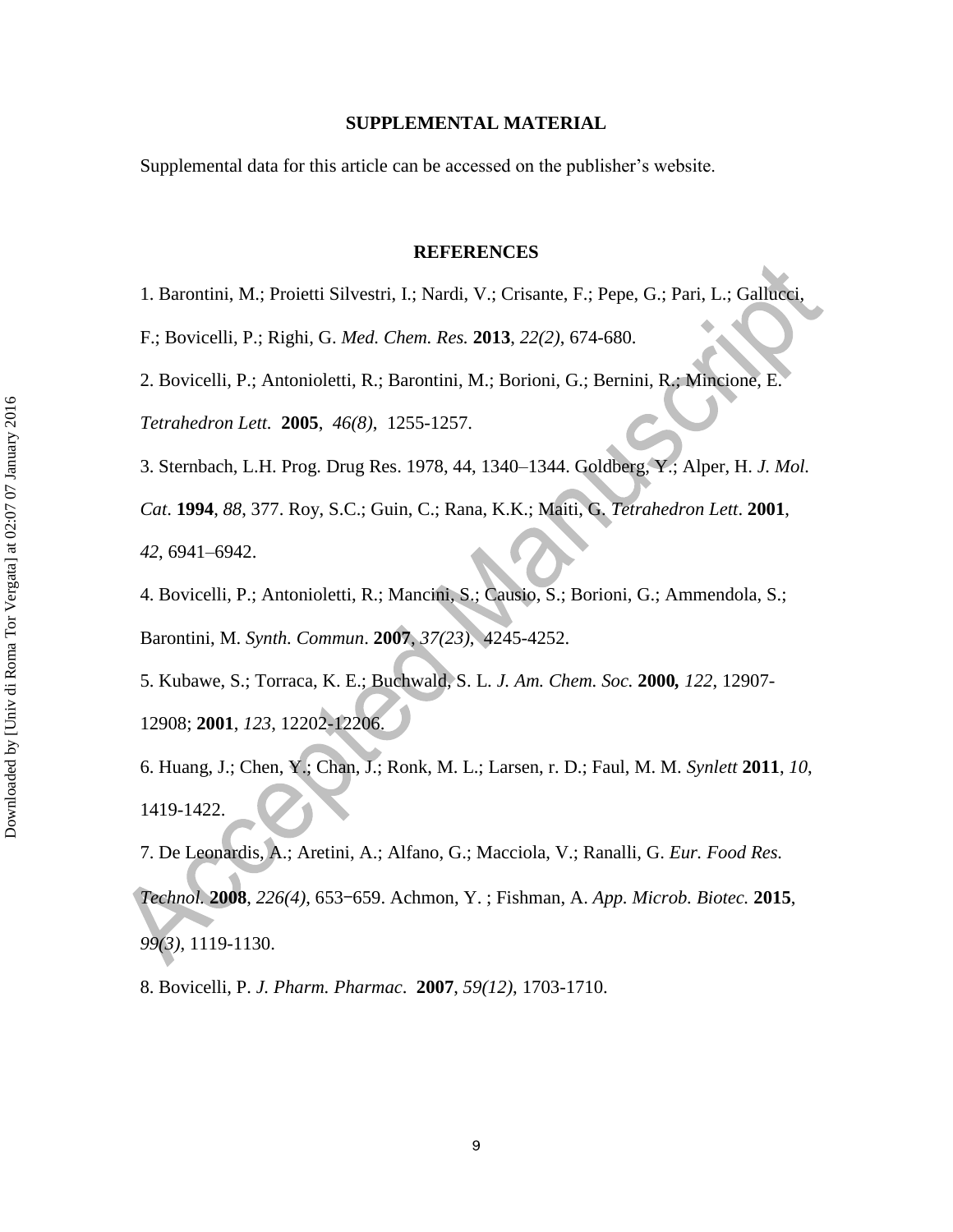9. Balestrieri, E.; Pizzimenti, F.; Ferlazzo, A.; Giofre, S.V.; Iannazzo, D.; Piperno, A.; Romeo, R.; Chiacchio, M.A.; Mastino, M.; Macchi, B. *Bioorg. & Med. Chem*. **2011**, *19*, 2084-2089.

10. Matteucci, C.; Minutolo, A.; Balestrieri, E.; Marino-Merlo, F.; Bramanti, P.; Garaci,

E.; Macchi B.; Mastino, A. *Cell Death in Dis*. **2010**, *1*, 1-8.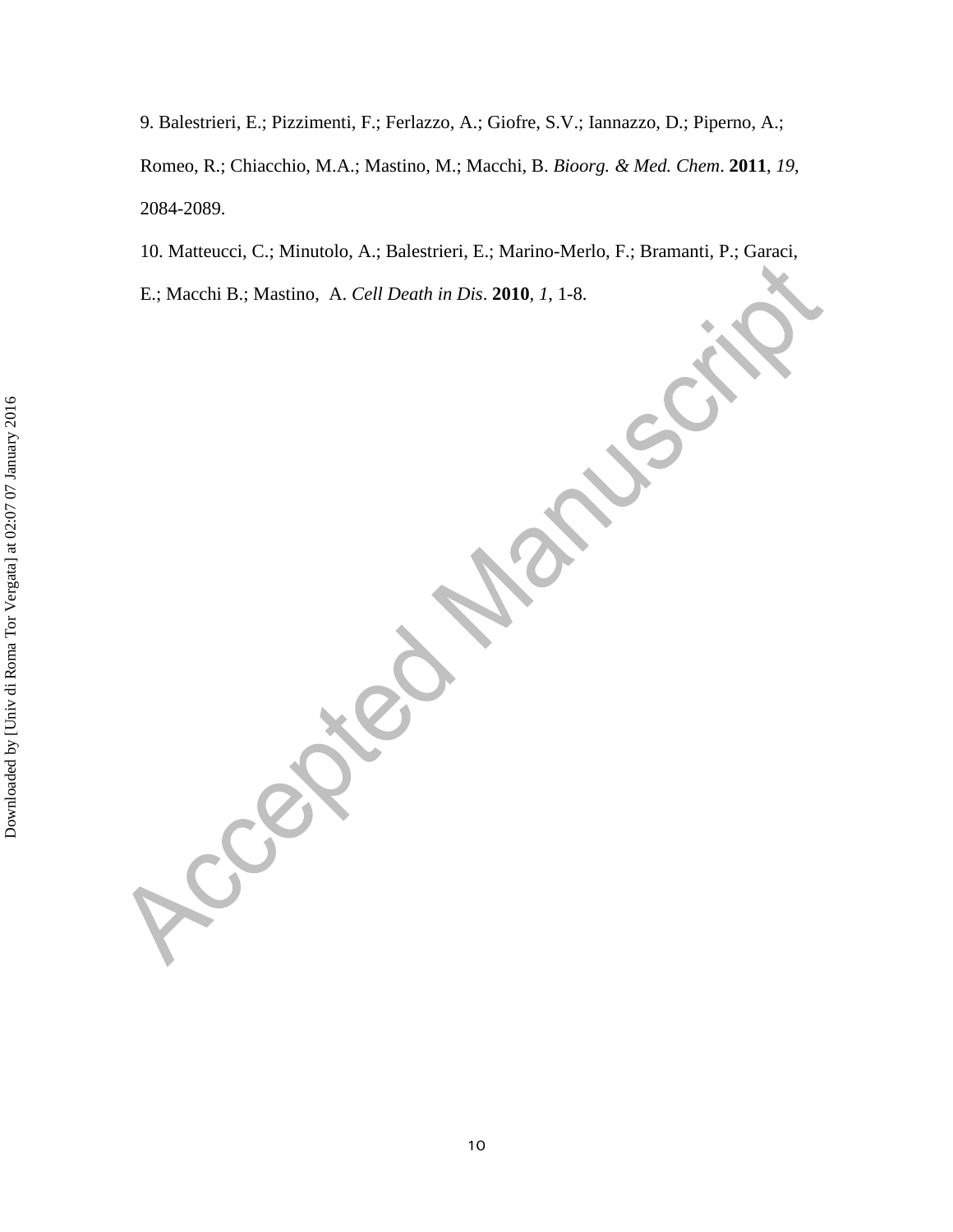**Table 1.** a) Apoptosis was evaluated in U937 cells as a percentage of hypodiploid nuclei by flow cytometry analysis after 24 h of incubation. b) MACC50 is the metabolic activity cytotoxic inhibitory concentration 50%, evaluated in the U937 cell line by MTS assay

| Compound       | Conc. $(\mu M)$ | % hypodiploid nuclei(a) | $MACC50 (\mu M)(b)$ |
|----------------|-----------------|-------------------------|---------------------|
| 6              | 250             | 5                       | 818                 |
| $\overline{7}$ | 250             | $\overline{4}$          | >1000               |
| 8              | 250             | 71                      | $253 -$             |
| 9              | 250             | 10                      | 744                 |
| 10             | 250             | $\overline{7}$          | 737                 |
| 15Ac           | 250             | 19                      | 557                 |
| 16Ac           | 250             | $\overline{4}$          | $>1000$             |
| 18             | 250             | $\overline{9}$          | 803                 |
| <b>SN38</b>    | 10              | 80                      | 14                  |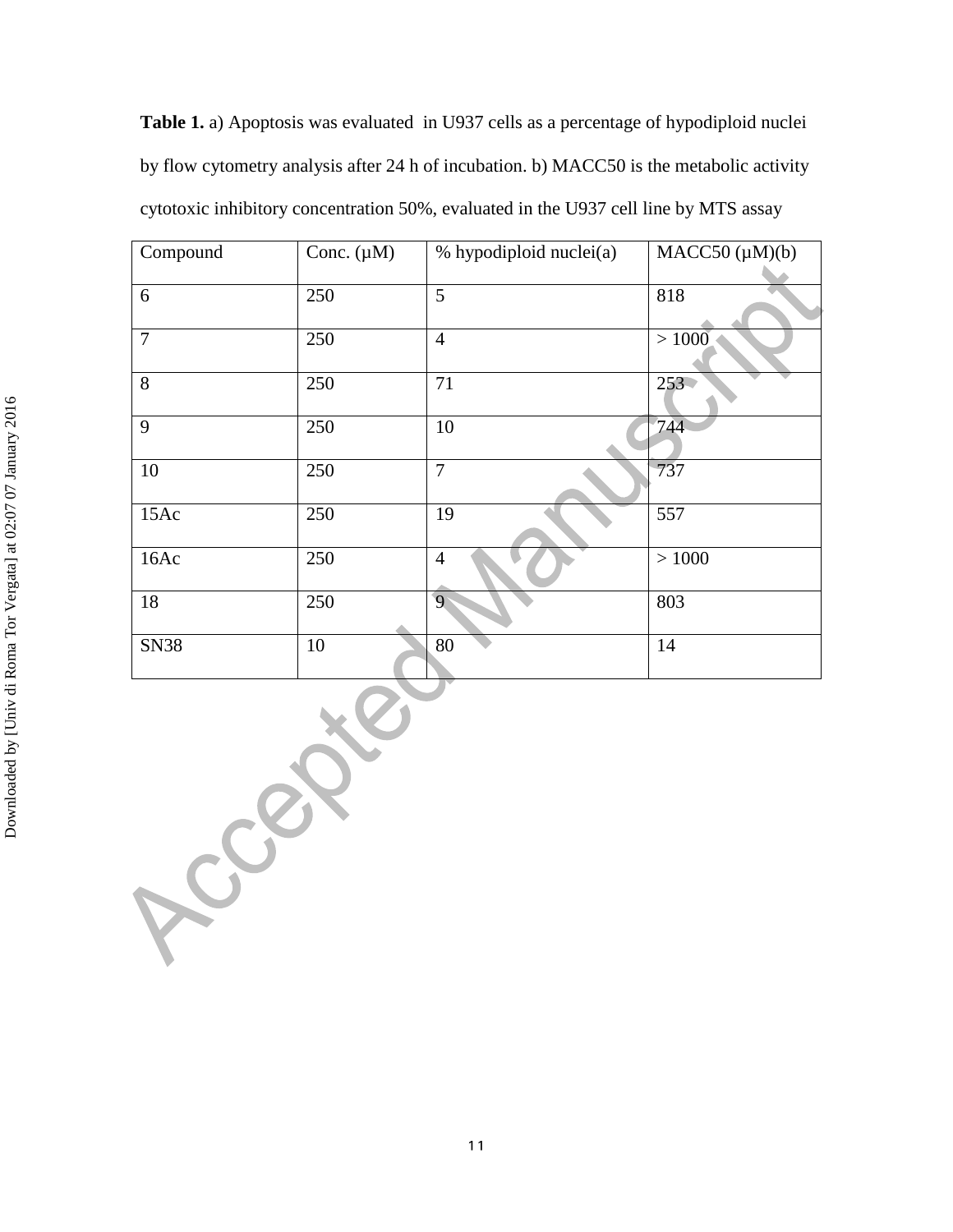



a) NaBr, oxone, H<sub>2</sub>O, acetone, r.t.; b) CuBr, CH<sub>3</sub>ONa, DMF, 120°C; c) Ac<sub>2</sub>O, Py; d) CuBr, CH<sub>3</sub>ONa, DMC, 90°C; e) Na<sub>2</sub>CO<sub>3</sub>, acetone, Me<sub>2</sub>SO<sub>4</sub> f) BBr<sub>3,</sub> CH<sub>2</sub>Cl<sub>2,</sub> -20°C